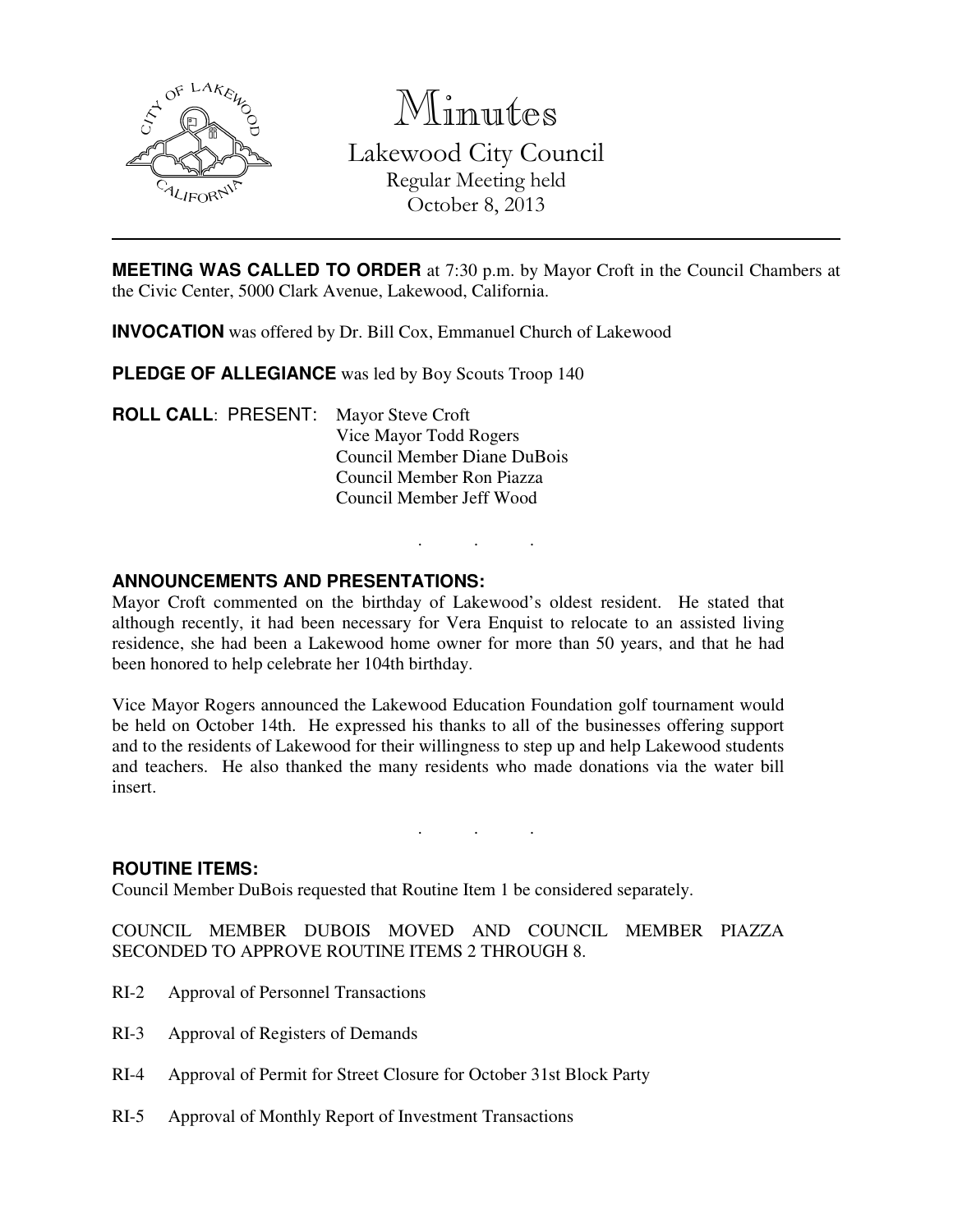City Council Minutes October 8, 2013 Page 2

### **ROUTINE ITEMS:** Continued

- RI-6 Approval of Amendment to Agreement for Print and Mail, and On-line Bill-Pay Services with Infosend
- RI-7 Water Well Design Agreement with Tetra Tech, Inc.
- RI-8 RESOLUTION NO. 2013-49; A RESOLUTION OF THE CITY COUNCIL OF THE CITY OF LAKEWOOD ADDING A JOB CLASSIFICATION TO SCHEDULE B OF RESOLUTION NO. 2013-30 PERTAINING TO HOURLY-RATED PART-TIME EMPLOYEES AND ENACTING A PERSONNEL RESOLUTION ESTABLISHING THE COMPENSATION, RULES AND REGULATIONS PERTAINING TO HOURLY-RATED PART-TIME EMPLOYEES

UPON ROLL CALL VOTE, THE MOTION WAS APPROVED:

AYES: COUNCIL MEMBERS: Rogers, Piazza, DuBois, Wood and Croft NAYS: COUNCIL MEMBERS: None

RI-1 Approval of Minutes of the Meetings held September 10, and September 24, 2013

COUNCIL MEMBER WOOD MOVED AND VICE MAYOR ROGERS SECONDED TO APPROVE ROUTINE ITEM 1. UPON ROLL CALL VOTE, THE MOTION WAS APPROVED:

AYES: COUNCIL MEMBERS: Rogers, Piazza, Wood and Croft NAYS: COUNCIL MEMBERS: None ABSTAIN: COUNCIL MEMBERS: DuBois

## **1.1 • EXTENSION OF URGENCY ORDINANCE NO. 2012-3 ESTABLISHING A MORATORIUM ON CONDITIONAL USE PERMITS TO ALLOW CERTAIN ALCOHOLIC BEVERAGE (OFF-SALE) ESTABLISHMENTS, ORDINANCE NO. 2013-6**

. . .

City Attorney Steve Skolnik advised that at the last meeting, the City Council had issued a report on the progress made by the Community Development Department regarding the study of this matter. The ordinance presented for public hearing at this time, was an urgency measure which would require a single reading for adoption.

Mayor Croft opened the public hearing at 7:40 p.m. and called for anyone in the audience wishing to address the City Council on this matter. There was no response.

VICE MAYOR ROGERS MOVED AND COUNCIL MEMBER PIAZZA SECONDED TO CLOSE THE PUBLIC HEARING.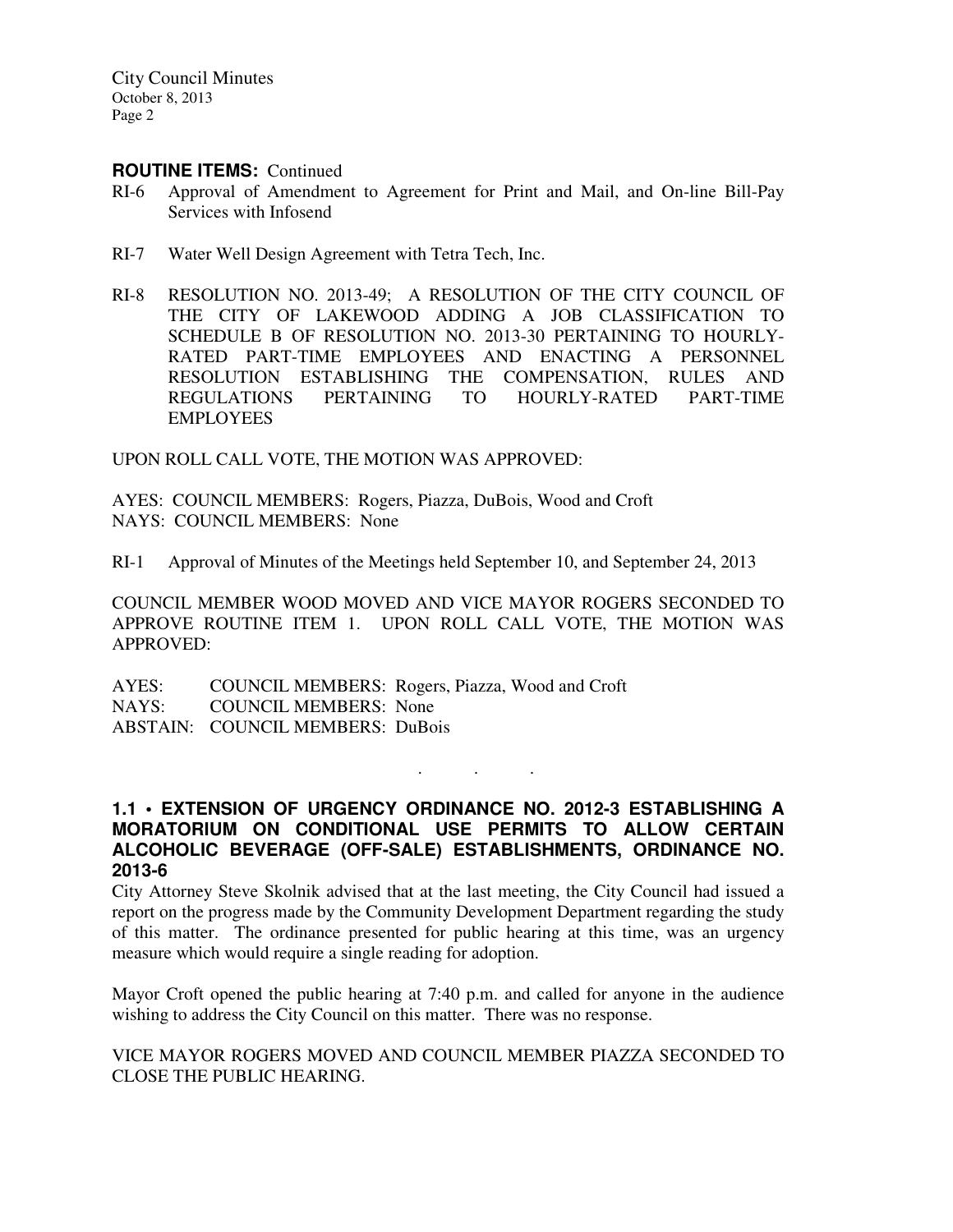### **1.1 • EXTENSION OF A MORATORIUM ON CONDITIONAL USE PERMITS TO ALLOW CERTAIN ALCOHOLIC BEVERAGE ESTABLISHMENTS** - Continued

Council Member Piazza expressed the Council's wish that although the extension provided an additional year of study, that the matter be resolved and recommendations be presented as soon as possible.

ORDINANCE NO. 2013-6; AN ORDINANCE OF THE CITY COUNCIL OF THE CITY OF LAKEWOOD EXTENDING A MORATORIUM ON THE ISSUANCE OF ANY CONDITIONAL USE PERMIT TO ALLOW THE ESTABLISHMENT OF ANY NEW ALCOHOLIC BEVERAGE ESTABLISHMENT (OFF-SALE) IN A LOCATION WITH A GROSS FLOOR AREA OF LESS THAN 6,500 SQUARE FEET was read by title by the City Clerk.

COUNCIL MEMBER DUBOIS MOVED AND COUNCIL MEMBER WOOD SECONDED TO WAIVE FURTHER READING AND ADOPT ORDINANCE NO. 2013-6. UPON ROLL CALL VOTE, THE MOTION WAS APPROVED:

. . .

AYES: COUNCIL MEMBERS: Rogers, Piazza, DuBois, Wood and Croft NAYS: COUNCIL MEMBERS: None

# **3.1 • REPORT ON ELECTRONIC CIGARETTE AND VAPOR DEVICES**

Community Development Director Sonia Southwell displayed slides and made a presentation based on the memo in the agenda. She reported on the growing trend of electronic cigarettes and vaporizing devices. She noted that there were no State or Federal regulations pertaining to the sale or the use of electronic cigarettes, and little scientific data available on the possible health risks for those using the devices or second-hand exposure effects of the vapors. She reviewed the preliminary data collected on the actions and proposed actions in neighboring cities. It was the recommendation of staff that the City Council consider continuing to allow retail sales of electronic cigarette devices in commercial districts, and to amend the Municipal Code to establish the same restrictions on the use of the devices as those that apply to cigarettes, cigars and other tobacco products.

Responding to a question from Mayor Croft, Ms. Southwell stated that smoking lounges were not a permitted use under the Municipal Code.

Council Member DuBois inquired if these devices could also be used for other, illegal substances. Ms. Southwell responded by stating that although not in evidence locally, there were parts available through the internet to allow the devices to be used with other substances.

Council Member Piazza expressed reservations about establishing strict regulations when so little research data, especially on second-hand exposure, was available to determine whether the products were harmful or not.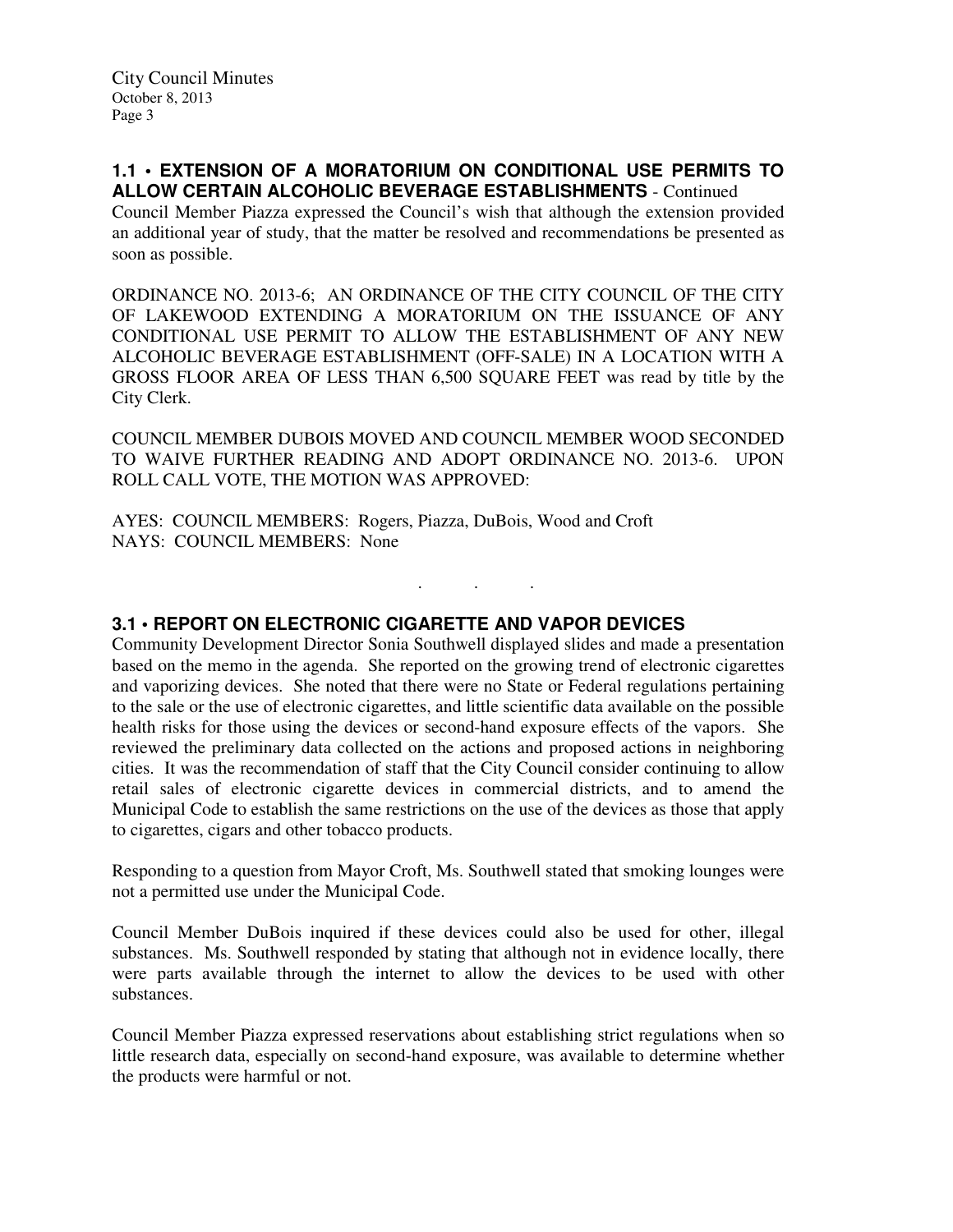**3.1 • REPORT ON ELECTRONIC CIGARETTE AND VAPOR DEVICES** - Continued The City Attorney advised that the major concern of local agencies seemed to be that in the absence of State regulation, there were no limits to the use of these devices in public areas.

Mayor Croft stated that he was concerned that the major stakeholders for the industry were the large tobacco companies, who were not known for their concern about public health and that the flavors of "juice" offered seemed to target youth. He commented that at a minimum, it might be prudent to regulate the products the same as cigarettes and other tobacco products, at least until the safety of the products was known.

Vice Mayor Rogers determined from Ms. Southwell that even though the sale of the devices and juice was regulated, with minors prohibited, because they were considered tobacco products, there were no regulations in place regarding where the products could be used. She stated that to date, there were no reported law enforcement problems with either of the locations in Lakewood which were focused on the vapor products. He expressed concern about further proliferation of shops specializing in the sale of these products, as there seemed to be a significant risk of use of the vapor devices for illicit substances, and particularly concerned about the possible health threat to youth, especially when in proximity to schools and parks. He clarified that the staff recommendation was focused on where the products could be used.

The City Attorney advised that the City Council could choose to adopt an ordinance that would give electronic cigarettes the same status as cigarettes and cigars, wherever regulated by local, State or Federal law. He noted that future State and Federal regulations were most likely to address health concerns, with any regulation of the sales being left to local agencies.

Council Member DuBois pointed out that although the U.S. Food & Drug Administration was scheduled to release some health study data by the end of October, the Federal government shut-down might delay those results.

Council Member Wood expressed concern that moratoriums on these retail businesses in neighboring cities might encourage them to locate here instead. He inquired if minors, prohibited from buying the devices, could still have access to the juice. Ms. Southwell stated that the presence of nicotine classified the products as tobacco products and that the stores specializing in the vapor devices were posted for no entry to minors. She also noted that both the devices and juice were offered for sale through the internet.

Responding to questions from Council Member Piazza, the City Attorney advised that the City Council could choose to establish regulations on either the sale or the use of the products and then repeal those regulations in the event scientific data showed that the products posed no serious health risks.

Mayor Croft stated he would support restrictions on the use of the devices, especially in locations where children could be present, and to also develop appropriate zoning regulations for businesses where these products are their primary business. The City Attorney clarified that regulations for all of tobacco-specific businesses should be included as part of the study.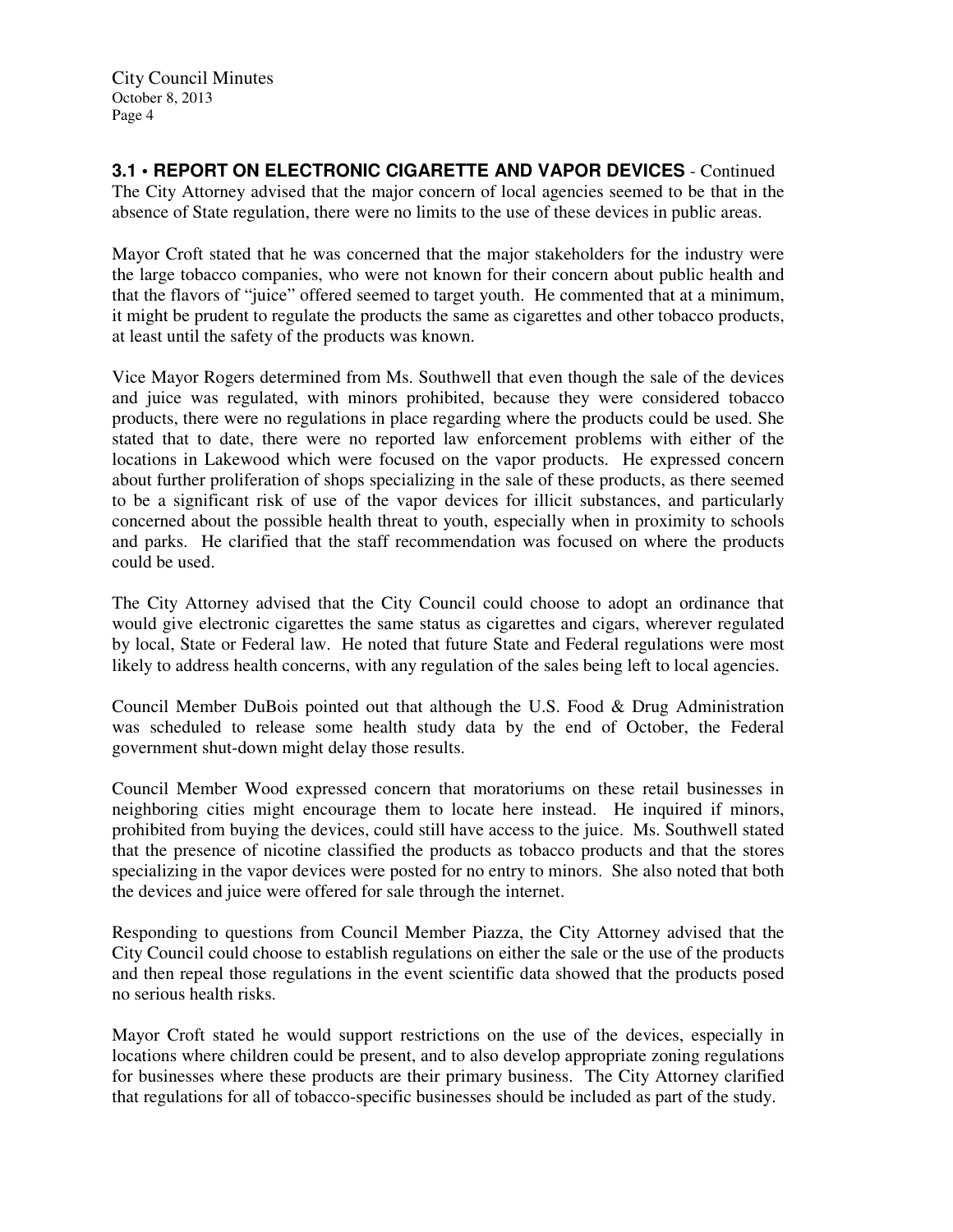## **3.1 • REPORT ON ELECTRONIC CIGARETTE AND VAPOR DEVICES** - Continued

Council Member DuBois stated she would support regulations on where the devices could be used and appropriate zoning regulations, but did not think a moratorium was necessary.

Vice Mayor Rogers stated that he would like staff to bring back, at the earliest opportunity, specific proposals and how sales regulation could be accomplished, such as through the Conditional Use Permit process, and more specific information on how other cities are choosing to regulate.

The City Attorney advised that an ordinance could be prepared for introduction at one of the next two meetings.

MAYOR CROFT MOVED AND COUNCIL MEMBER DUBOIS SECONDED TO DIRECT STAFF TO BRING SUGGESTED MUNICIPAL CODE CHANGES BACK AT THE EARLIEST POSSIBLE DATE TO CATEGORIZE THE USE OF ELECTRONIC CIGARETTES AS OTHER CIGARETTES USES ARE RESTRICTED AND TO BRING BACK ZONING RESTRICTION RECOMMENDATIONS EXPEDITIOUSLY, BUT AT A LATER DATE. UPON ROLL CALL VOTE, THE MOTION WAS APPROVED:

AYES: COUNCIL MEMBERS: Rogers, Piazza, DuBois, Wood and Croft NAYS: COUNCIL MEMBERS: None

## **3.2 • PLANT 22 WATER RESERVOIR REPLACEMENT DESIGN AGREEMENT WITH TETRA TECH, INC.**

. . .

Water Resources Director Jim Glancy gave a report based on the memo in the agenda and stated that the Plant #22 reservoir, which was built in 1952, was the last water storage facility in the system that was in need of major rehabilitation or replacement. He reported that a proposal had been received from Tetra Tech, Inc. to complete a study to detail the options and costs of this project. At their meeting on October 2nd, the Water Resources Committee had directed staff to obtain a proposal for the completion of a design report for the replacement or rehabilitation of the Plant #22 reservoir. He noted that there was sufficient funding in the budget for the work, and that the cost included project design through construction observation. It was the recommendation of the Water Resources Committee that the City Council approve an engineering services agreement with Tetra Tech, Inc. in an amount not to exceed \$600,000.

Council Member Piazza reported that the Water Resources Committee had a robust meeting regarding this issue and that although an expensive project, it was necessary to maintain the water system. He noted that the study would provide the City Council with several construction and related cost options on how best to move forward.

COUNCIL MEMBER DUBOIS MOVED AND COUNCIL MEMBER PIAZZA SECONDED TO APPROVE THE AGREEMENT. UPON ROLL CALL VOTE, THE MOTION WAS APPROVED:

AYES: COUNCIL MEMBERS: Rogers, Piazza, DuBois, Wood and Croft NAYS: COUNCIL MEMBERS: None